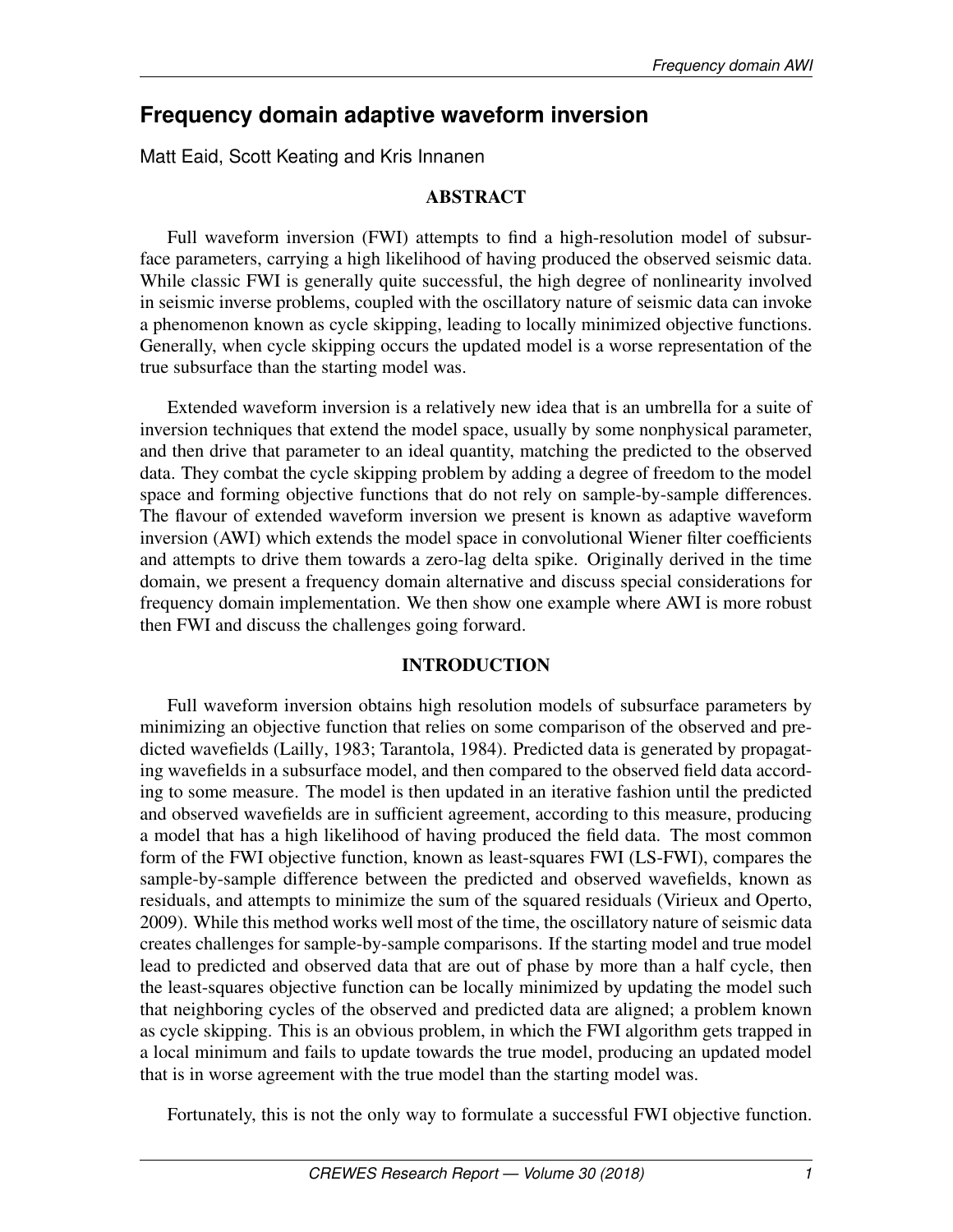Recently, many publications have attempted to mitigate the effects of cycle skipping by extending the model space in one of several candidate nonphysical parameters (Symes, 2008; van Leeuwen and Mulder, 2010; Luo and Sava, 2011), allowing for the development of objective functions that limit local minima, by altering the way in which the predicted data is matched to the observed data. One such method, known as adaptive waveform inversion (Warner and Guasch, 2016) extends the model space in convolutional Wiener filter coefficients that when convolved with the predicted data provide a least squares match to the observed data. It then attempts to drive these coefficients towards those of an identity filter that leaves its input unchanged. As we will see this procedure drives the ratio between the observed and predicted data to unity, by solving an objective function that is more robust to problems associated with cycle skipping. Warner and Guasch (2016) presented their derivation and results based on a time-domain formulation of the full waveform inversion method. Given the growing interest in frequency domain methods we derive a frequency domain version of the adaptive waveform inversion procedure based on the work of Warner and Guasch (2016). We then show examples of how it better handles models that lead to cycle skipped data as compared to LS-FWI

#### **THEORY**

#### Least-squares full waveform inversion

The original formulation of FWI attempts to minimize the sample-by-sample difference between predicted data generated from a postulated model and the observed data recovered from the true model by updating the model until the datasets agree. The goal is to generate a high resolution model of the subsurface parameters that most likely generated the observed data by minimizing an objective function of the form,

$$
f = \frac{1}{2} \sum_{r_g, r_s, \omega} \delta \mathbf{d}^{\mathrm{T}} \delta \mathbf{d}^*
$$
 (1)

where  $\delta \mathbf{d}$  is the residual given by  $\delta \mathbf{d}_i = \mathbf{u}_i - \mathbf{d}_i$ , with the predicted data given by **u** and the observed data given by d.

Minimization of equation (1) is achieved by taking the derivative with respect to the model (m) and setting it equal to zero.

$$
\frac{\partial f}{\partial \mathbf{m}(\mathbf{r})} = \sum_{r_g, r_s, \omega} \frac{\partial \mathbf{u}^{\mathrm{T}}}{\partial \mathbf{m}(\mathbf{r})} \delta \mathbf{d}^*
$$
(2)

where the quantity *∂*u <sup>T</sup>*/∂*m(r) in equation (2) is known as the sensitivity. To determine the sensitivity for our given forward problem we may start from any general wave equation, given in operator notation by equation (3).

$$
\mathcal{L}(\mathbf{r}_g, \omega | \mathbf{m}) \mathbf{G}(\mathbf{r}_g, \mathbf{r}_s, \omega | \mathbf{m}) = \delta(\mathbf{r}_g - \mathbf{r}_s)
$$
(3)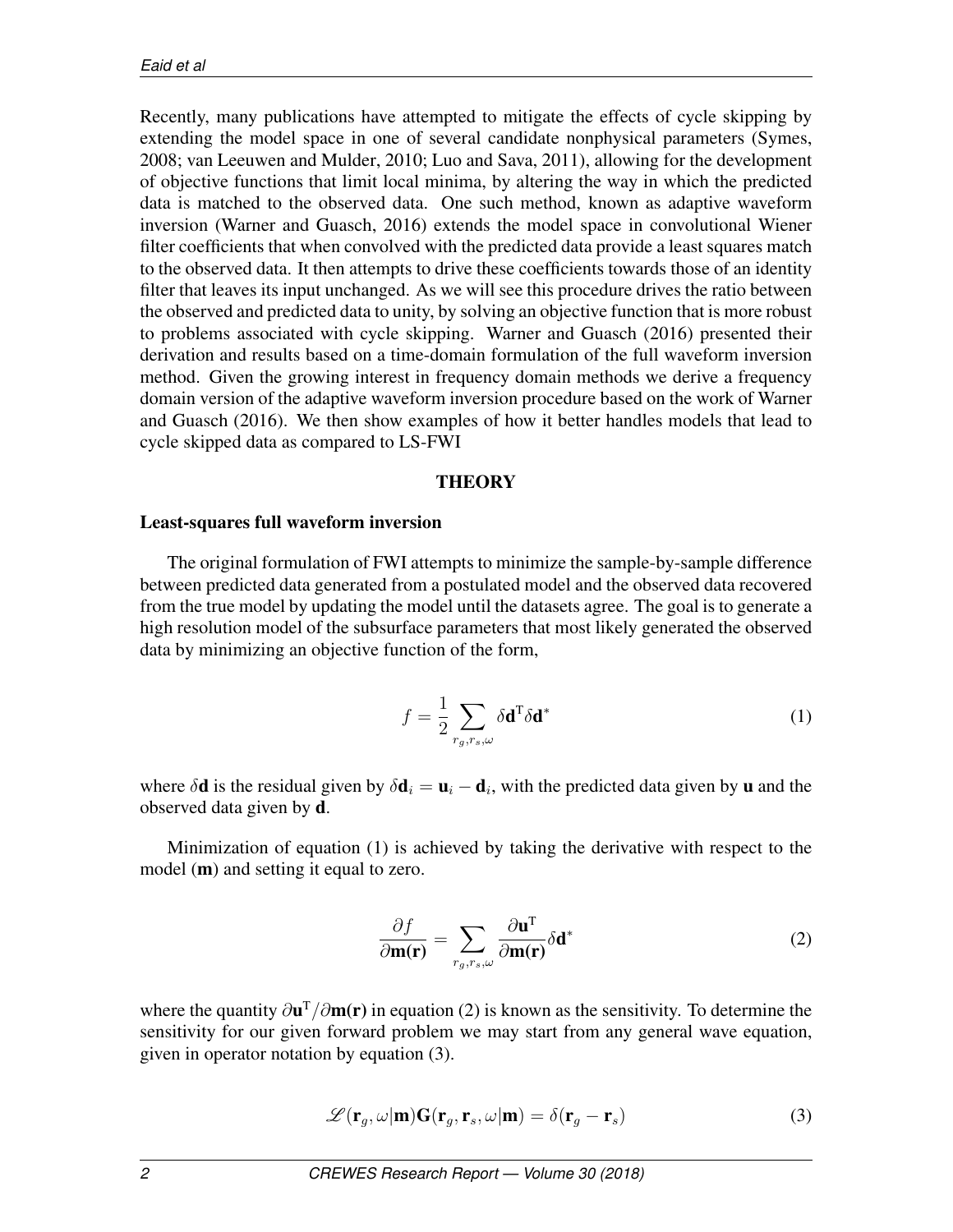Taking the derivative of equation (3) with respect to the model and setting it equal to zero, gives us the sensitivity,

$$
\frac{\partial \mathbf{G}(\mathbf{r}_g, \mathbf{r}_s, \omega | \mathbf{m})}{\partial \mathbf{m}(\mathbf{r})} = -\mathscr{L}^{-1}(\mathbf{r}_g, \omega | \mathbf{m}) \frac{\partial \mathscr{L}(\mathbf{r}_g, \omega | \mathbf{m})}{\partial \mathbf{m}(\mathbf{r})} \mathbf{G}(\mathbf{r}_g, \mathbf{r}_s, \omega | \mathbf{m})
$$
(4)

In the acoustic case the wave operator given by *L* in equation (4) is  $\mathcal{L} = \nabla^2 + \omega^2 \mathbf{m}(\mathbf{r}_g)$ where  $\mathbf{m}(\mathbf{r}_q)$  is the slowness. Substituting this into equation (4) and using the theory of Green's function the acoustic wave equation sensitivity is given by equation (5).

$$
\frac{\partial \mathbf{G}(\mathbf{r}_g, \mathbf{r}_s, \omega | \mathbf{m})}{\partial \mathbf{m}(\mathbf{r})} = -\omega^2 \mathbf{G}(\mathbf{r}, \mathbf{r}_s, \omega | \mathbf{m}) \mathbf{G}(\mathbf{r}_g, \mathbf{r}, \omega | \mathbf{m}) \tag{5}
$$

Substituting the sensitivity given by equation (5) into equation (2) gives us the gradient required to minimize the least squares objective function

$$
\frac{\partial f}{\partial \mathbf{m}(\mathbf{r})} = \mathbf{g}(\mathbf{r}) = -\sum_{r_g, r_s, \omega} \omega^2 \mathbf{G}(\mathbf{r}, \mathbf{r}_s, \omega | \mathbf{m}) \mathbf{G}(\mathbf{r}_g, \mathbf{r}, \omega | \mathbf{m}) \delta \mathbf{d}^*(\mathbf{r}_g, \mathbf{r}_s, \omega | \mathbf{m}) \tag{6}
$$

Equation (5), read from right to left says that we first compute the residual, then reverse it in time and propagate it from the receiver to a point r. This receiver wavefield is then correlated with the forward propagated wavefield and weighted by the frequency, forming the gradient. The model is then updated by  $\mathbf{m}_i = \mathbf{m}_0 + \alpha \mathbf{g}(\mathbf{r})$ , where  $\alpha$  is a step length. As discussed earlier this objective function contains many local minima, and the gradient can update the model to one which is actually further from the truth than the starting model. The next section will examine the properties of this objective function that make it prone to errors when the data are cycle skipped and will provide insight into how to develop objective functions that are more immune to cycle skipping.

#### Cycle skipping and the problem of local minima

Consider the case of figure 1(a) in which we have observed data from the true model in black, and data from a proposed starting model in red. In this case our starting model contains sufficient error, such that the predicted data is out of phase with the observed data by more than a half wavelength. A desirable FWI formulation would shift the predicted data to the left, matching the observed data as shown in figure 1(b). However, due to the fact that least-squares FWI minimizes the sample-by-sample difference between the observed and predicted data, the predicted data would erroneously be shifted to the right (figure 1(c)). The reason for this, is on a sample-by-sample basis the only way the LS-FWI objective can be minimized is by matching the first trough of the predicted data to the second trough of the observed data. Thus we have matched adjacent cycles of the observed and predicted data, and we may say the data are cycle skipped. In figure 1(c) we have found a local minimum of the LS-FWI objective function and in this case the inversion would no longer update the model, we are essentially stuck in this local minimum.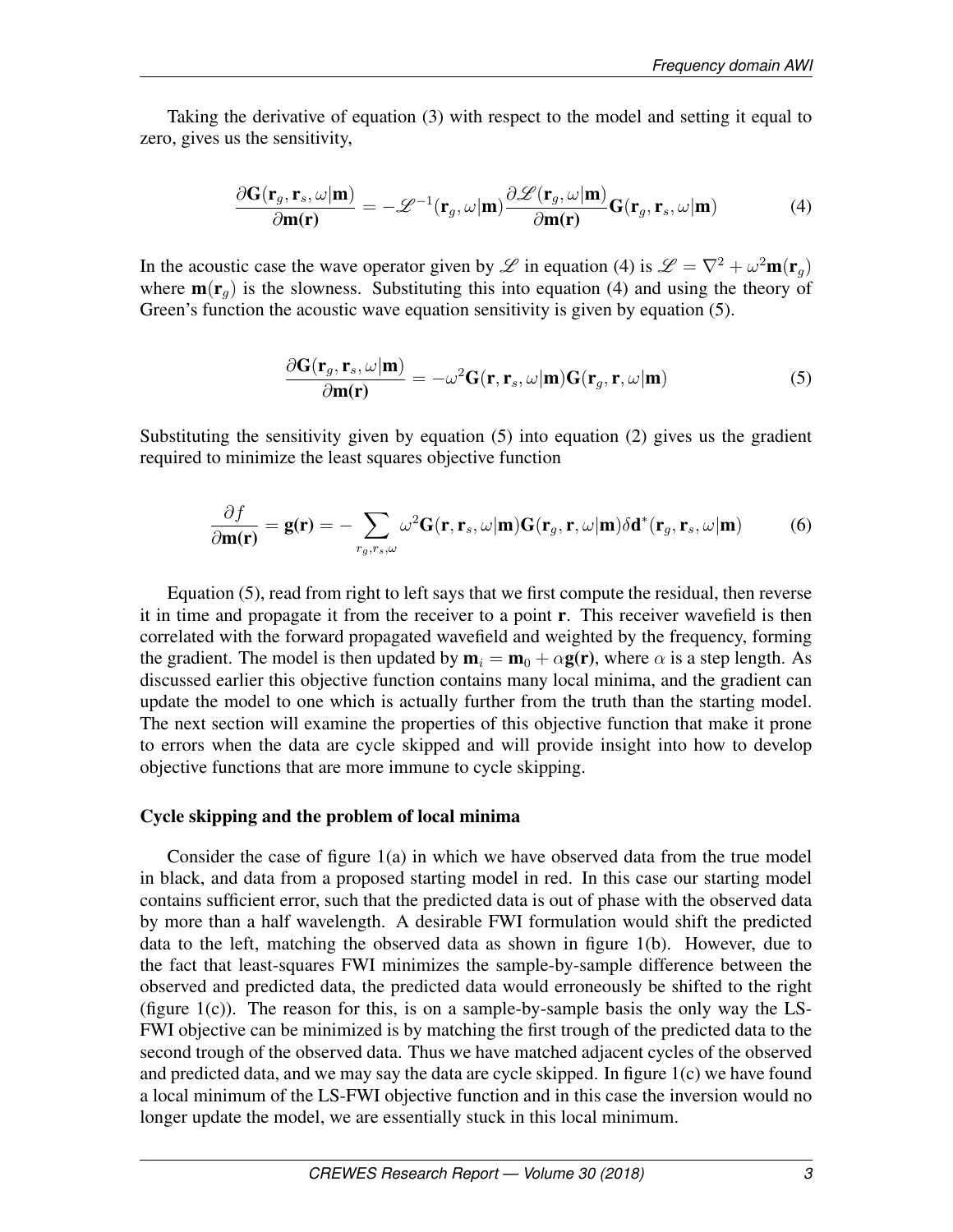

FIG. 1. (a) Observed data (black), data from a model that would induce cycle skipping (red); (b) Data from a model that has been updated to match the true model (red); (c) Same observed data from (a) in black, data resulting from the model recovered by least-squares FWI (red), leading to cycle skipping.

### Adaptive waveform inversion

Conventional formulations of full waveform inversion, while successful, suffer when the starting model is sufficiently erroneous to induce cycle skipping. This is due both to the oscillatory nature of seismic data, and the local minima contained in the LS-FWI objective function. Other successful formulations of the FWI objective function exist, and are more robust to cycle skipping problems. Most of these formulations extend the model space in some nonphysical parameter to help develop a more desirable objective function. One such extension shown by Warner and Guasch (2016), expands the model space in convolutional Wiener filter coefficients, and is known as adaptive waveform inversion (AWI).

Adaptive waveform inversion computes a matching filter w that when convolved with the predicted data trace  $\bf{p}$  provides the least-squared fit to the observed data trace  $\bf{d}$ . The filter  $(w)$  is computed through solving equation  $(7)$ ,

$$
\mathbf{g} = \frac{1}{2} ||\mathbf{P}\mathbf{w} - \mathbf{d}||^2, \tag{7}
$$

where  $P$  is a Toeplitz matrix representing convolution of the predicted data with the filter w. Equation (7) has the well known least-squares solution,

$$
\mathbf{w} = (\mathbf{P}^{\mathrm{T}} \mathbf{P})^{-1} \mathbf{P}^{\mathrm{T}} \mathbf{d}.
$$
 (8)

AWI then seeks an identity filter, which passes through its input unchanged. For convolutional Wiener filters the identity filter is a delta spike at zero lag. Because the filter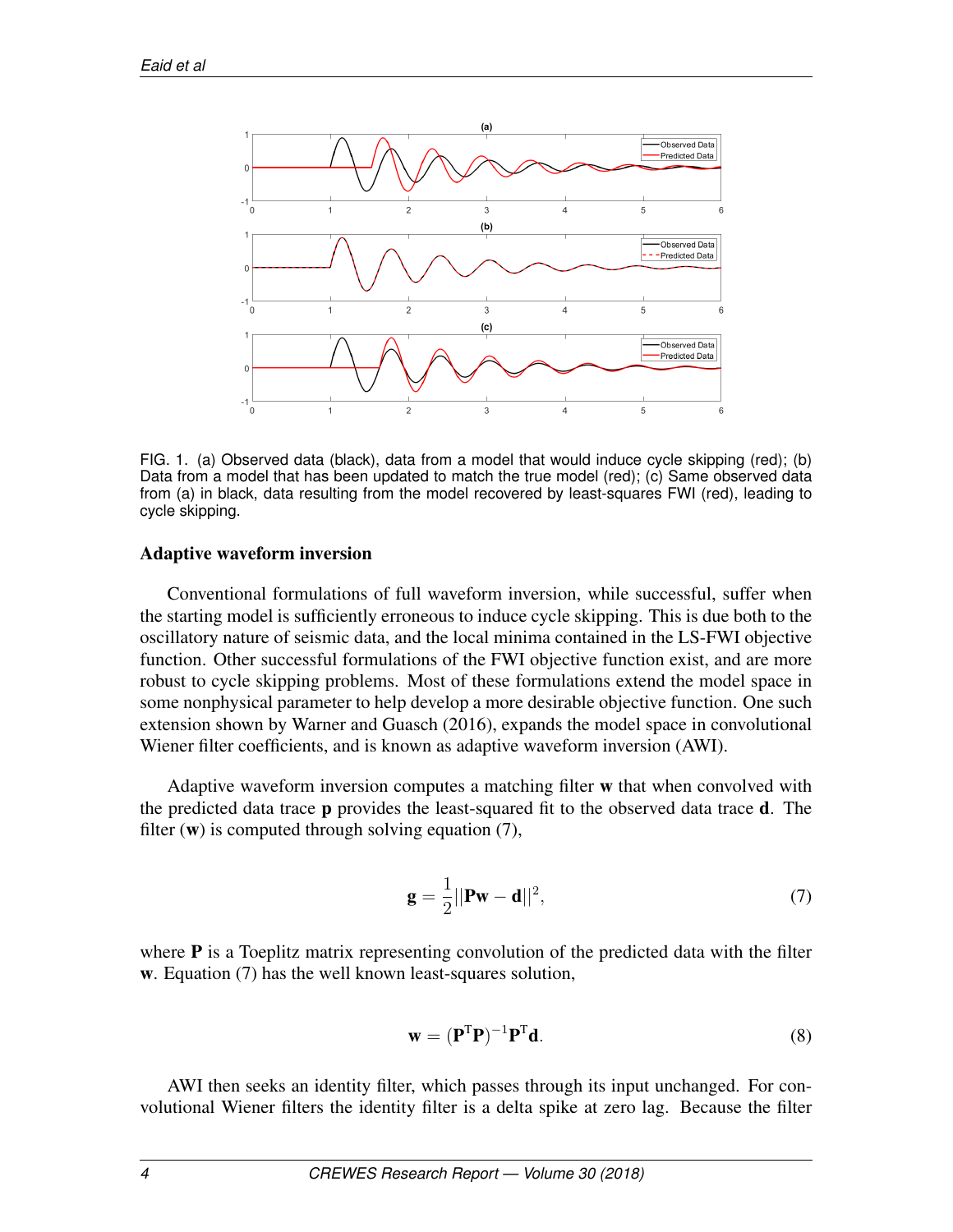depends on both the observed and predicted data, which necessarily depend on the true and predicted model, driving this filter to a zero lag delta spike can only be achieved by driving the predicted model to the true model, such that the predicted and observed data match. Keeping this in mind, Warner and Guasch (2016) choose an objective function that when minimized, forces w towards a zero lag delta spike as shown in equation 9.

$$
f = \frac{1}{2} \frac{||\mathbf{Tw}||^2}{||\mathbf{w}||^2}
$$
(9)

In equation  $(9)$  T is a diagonal matrix that helps drive the filter to a zero lag delta spike by weighting the coefficients of w by a monotonically increasing function of their temporal lag.

#### *Adaptive waveform inversion: gradient and adjoint source*

Adaptive waveform inversion, similarly to FWI proceeds by finding the sensitivity *∂***p**/∂**m** of a given wave equation **Au** = **S**,

$$
\frac{\partial \mathbf{p}}{\partial \mathbf{m}} = -\mathbf{R} \mathbf{A}^{-1} \frac{\partial \mathbf{A}}{\partial \mathbf{m}} \mathbf{u}
$$
 (10)

where  $p = Ru$  is the wavefield extracted at the receiver coordinates given by R. Following from Pratt et al. (1998) the gradient of any objective function of the form  $f = (1/2)x^T x$  is given by equation (11),

$$
\frac{\partial f}{\partial \mathbf{m}} = -\mathbf{u}^{\mathrm{T}} \left( \frac{\partial \mathbf{A}}{\partial \mathbf{m}} \right)^{\mathrm{T}} \mathbf{A}^{\mathrm{T}} \mathbf{R}^{\mathrm{T}} \frac{\partial \mathbf{x}^{\mathrm{T}}}{\partial \mathbf{p}} \mathbf{x} = -\mathbf{u}^{\mathrm{T}} \left( \frac{\partial \mathbf{A}}{\partial \mathbf{m}} \right)^{\mathrm{T}} \mathbf{A}^{\mathrm{T}} \mathbf{R}^{\mathrm{T}} \delta \mathbf{s}.
$$
 (11)

The term *δ*s is the adjoint source used for back propagation of the receiver wavefield, which for LS-FWI was given by the residuals.

Provided FWI and AWI assume the same wave physics, the only term in equation (11) that differs between the two formulations is the adjoint source. Equation (11) shows that the adjoint source is given by the derivative of the chosen objective function with respect to the predicted data,

$$
\delta \mathbf{s}_{\text{AWI}} = \frac{\partial f}{\partial \mathbf{p}} = \frac{1}{2} \frac{\partial}{\partial \mathbf{p}} \frac{\mathbf{w}^{\text{T}} \mathbf{T}^2 \mathbf{w}}{\mathbf{w}^{\text{T}} \mathbf{w}} = \mathbf{W}^{\text{T}} \mathbf{P} (\mathbf{P}^{\text{T}} \mathbf{P})^{-1} \left( \frac{2f \mathbf{I} - \mathbf{T}^2}{\mathbf{w}^{\text{T}} \mathbf{w}} \right) \mathbf{w}
$$
(12)

where,

$$
\frac{\partial \mathbf{w}}{\partial \mathbf{p}} = (\mathbf{P}^{\mathrm{T}} \mathbf{P})^{-1} \frac{\partial \mathbf{P}^{\mathrm{T}}}{\partial \mathbf{p}} \mathbf{d} + \frac{\partial (\mathbf{P}^{\mathrm{T}} \mathbf{P})^{-1}}{\partial \mathbf{p}} \mathbf{P}^{\mathrm{T}} \mathbf{d} = -(\mathbf{P}^{\mathrm{T}} \mathbf{P})^{-1} \mathbf{P}^{\mathrm{T}} \mathbf{W}.
$$
 (13)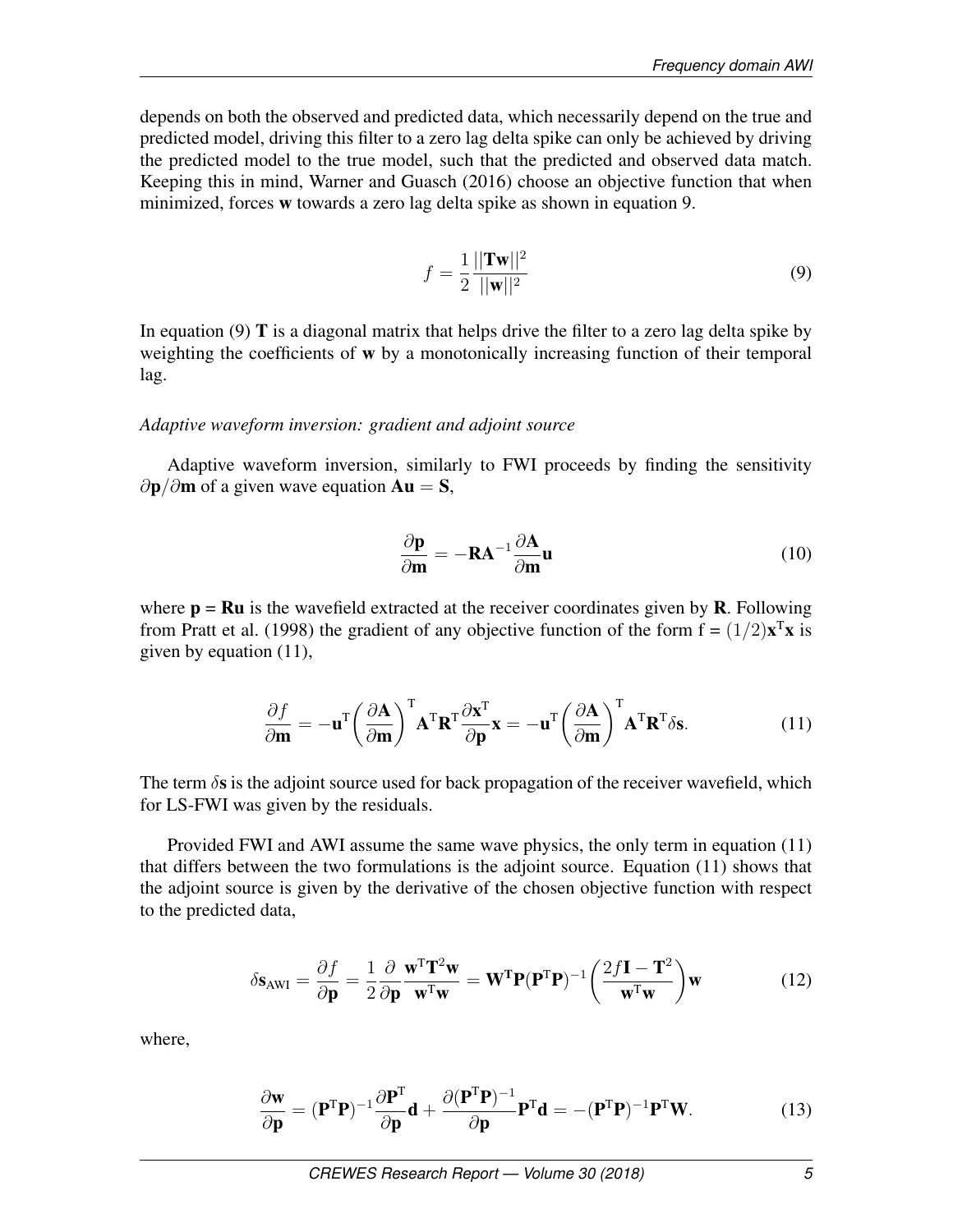The adjoint in AWI is somewhat more complicated than the data residual employed in LSFWI, we must first find the convolutional Wiener filter  $(w)$  that matches the predicted to the observed data. We then normalize this filter by its  $L_2$  norm  $(\mathbf{w}^T \mathbf{w})$ , and weight it by coefficients that depend on the form of **T**, and our given objective function  $(2fI – T^2)$ . This result is then deconvolved by the auto-correlation of the predicted trace, given by ( ${\bf P}^T{\bf P}$ )<sup>-1</sup>, which is then convolved with the predicted trace, and correlated with the filter W. This adjoint differentiates AWI from FWI and is at the heart of the AWI method. The key concept of AWI is that its objective and therefore adjoint no longer compare oscillatory data sets sample-by-sample which manifests in a more complex adjoint source that is more robust in the presence of cycle skipped data.

# *Frequency domain adaptive waveform inversion*

Adaptive waveform inversion, originally derived in the time domain (Warner and Guasch, 2016), solves for the Wiener filter coefficients through time domain convolution using Toeplitz matrices. In the original formulation Wiener filters are computed for every sourcereceiver pair, which is fairly efficient on a trace-by-trace basis, but becomes computationally cumbersome when the dataset is composed of thousands of traces. This, along with general interest in frequency domain methods, motivates the interest in a frequency domain formulation of AWI.

Warner and Guasch (2016) experimented with spatial Wiener filters, one filter for all source-receiver pairs at a given time sample, but observed poor convergence. However, they discuss that these spatial filters may see more success in a frequency domain formulation, where we would have one filter for all source-receiver pairs at a given frequency. This is beneficial in FWI, where we typically have far fewer frequencies of interest than source receiver pairs, greatly reducing the number of filter computations required. Additionally, the frequency domain filters, and thus the adjoint will rely on multiplications instead of convolutions in the frequency domain, further reducing run time. Since convolution in the time domain is frequency domain multiplication, equation (8) becomes,

$$
\mathbf{w} = \frac{\mathbf{p}^* \mathbf{d}}{\mathbf{p}^* \mathbf{p} + \mu \mathbf{A}_{\text{MAX}}} \tag{14}
$$

where  $\mathbf{p}^*$  represents complex conjugation,  $\mu$  is a stability term, and  $A_{MAX}$  is the maximum value of the amplitude spectrum of the predicted trace.

Computing the adjoint progresses in a similar fashion to the time domain formulation, giving the frequency domain adjoint,

$$
\delta s = \frac{\mathbf{w}^* \mathbf{p}}{\mathbf{p}^* \mathbf{p}} \left( \frac{2f \mathbf{I} - \mathbf{T}^2}{\mathbf{w}^{\dagger} \mathbf{w}} \right) \mathbf{w}
$$
(15)

where  $w^{\dagger}$  is the complex conjugate transpose. Recall that the identity filter sought in the frequency domain, is equal to one at all frequencies. Studying equation (14), this occurs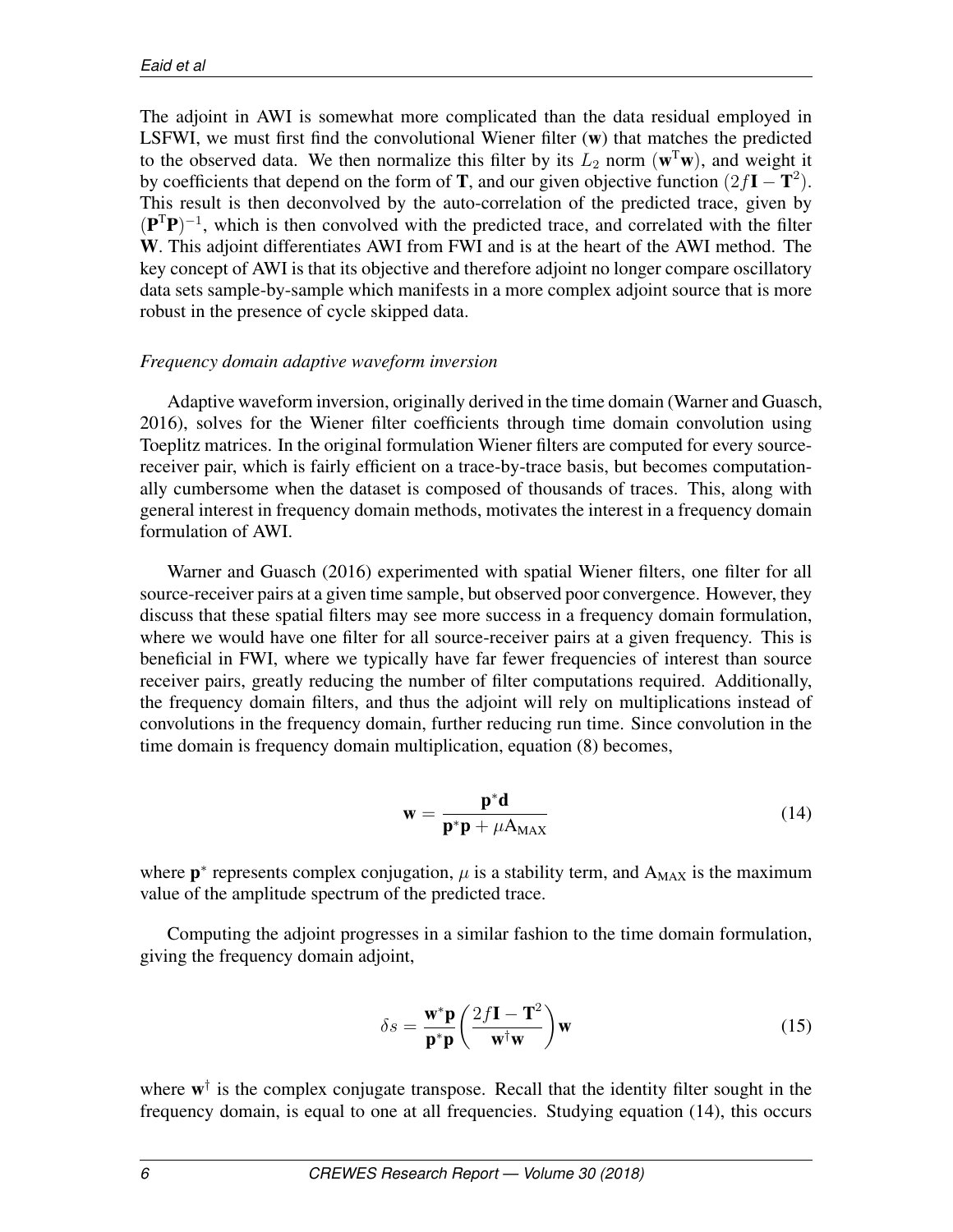when  $p = d$ , or when the predicted data is equal to the observed data. AWI and FWI both update the model to improve the agreement between the predicted and observed data. FWI achieves this by driving the difference between the observed and predicted data to zero, while AWI approaches the problem by driving their ratio to unity,

$$
FWI: \mathbf{p} - \mathbf{d} \to \mathbf{0} \qquad \qquad \text{AWI}: \frac{\mathbf{p}}{\mathbf{d}} \to \mathbf{1}.\tag{16}
$$

### *Frequency domain weighting matrix*

In the time domain, the weighting matrix  $T$  acts to penalize filter coefficients at large temporal lag, forcing the filter towards a zero lag spike as the algorithm iterates. Due to the intimate relationship between time and phase, it might be tempting in the frequency domain to design the weighting matrix such that is penalizes some aspect of the phase. However, there is no physical aspect of the phase that is equivalent to large temporal lags, making design of a weighting matrix based on phase challenging. We instead take a different approach, by keeping in mind the filter we are after is a zero lag delta spike, or in frequency, a filter of ones at all frequencies. We could then formulate  $T$  such that our objective minimizes the difference between our filter and a vector of ones.

$$
\mathbf{T} = \begin{bmatrix} 1 & 0 & 0 & 0 & \dots & -1 \\ 0 & 1 & 0 & 0 & \dots & -1 \\ 0 & 0 & 1 & 0 & \dots & -1 \\ \vdots & \vdots & \vdots & \ddots & \dots & -1 \\ 0 & 0 & 0 & \dots & 1 & -1 \end{bmatrix} \qquad \mathbf{w} = \begin{bmatrix} \mathbf{w}_1 \\ \mathbf{w}_2 \\ \vdots \\ \mathbf{w}_N \\ 1 \end{bmatrix}
$$
(17)

Using the special formulation of  $T$  given by equation (17), the objective function of equation (9) can be rewritten as,

$$
f = ||\mathbf{w} - \vec{1}||^2 \tag{18}
$$

which now directly minimizes the difference between the computed filter and the identity filter. However, this formulation is not particularly robust to cycle skipping, due to the fact that this formulation does not weight individual components of the filter.

We briefly return discussion to the time domain for ease of visualization. The filter sought, in the time domain, is a zero lag delta spike. Figure 2 shows how the amount of lag is related to frequency. Looking at the upper left portion of figure 2, filters with large lag have a low frequency component when compared to the identity filter. In contrast, filters with smalls lags contain an inherent short wavelength component. This is further emphasized on the bottom of figure 2 which shows the envelope of the amplitude spectrum for the large lag filter in blue, and the small lag filter in red. In wanting to penalize coefficients at large temporal lags to drive our filter towards an identity filter, it is evident that in the frequency domain we could penalize errors in our filter at low frequencies. To accomplish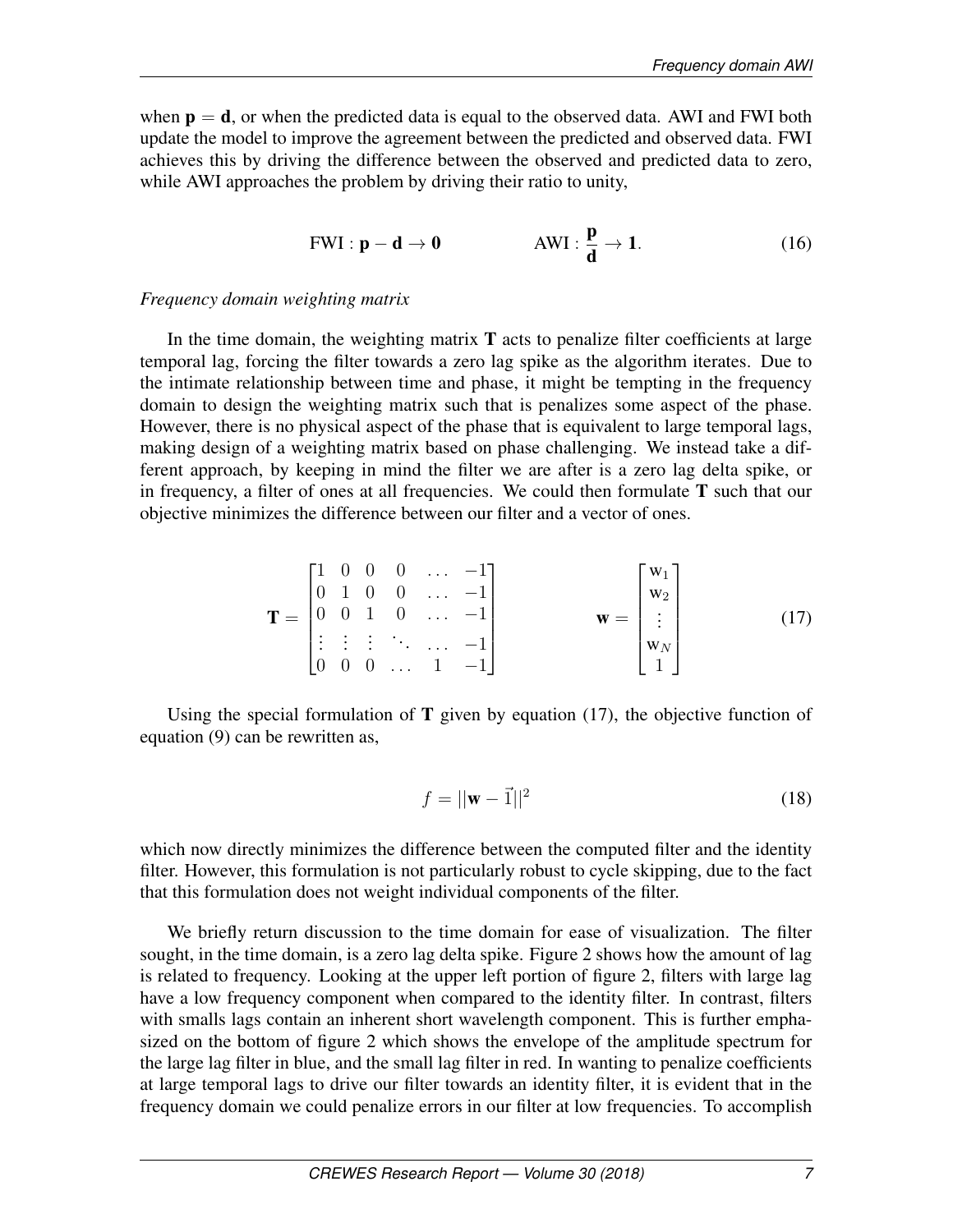this we may multiply the form  $T$  takes in equation (17) by any function which is large for low frequencies and small for large frequencies.

$$
\mathbf{T} = \frac{1}{\sqrt{2\pi\sigma_f^2}} \exp\left(\frac{-\omega^2}{2\sigma_f^2}\right) \begin{bmatrix} 1 & 0 & 0 & 0 & \dots & -1 \\ 0 & 1 & 0 & 0 & \dots & -1 \\ 0 & 0 & 1 & 0 & \dots & -1 \\ \vdots & \vdots & \vdots & \ddots & \dots & -1 \\ 0 & 0 & 0 & \dots & 1 & -1 \end{bmatrix}
$$
(19)

In the following examples a Gaussian of the form in equation (19) is employed, where  $\sigma_f$ should be chosen to sufficiently penalize low frequencies.



FIG. 2. (Top left) Example of large lag filter (blue) and identity filter (black), (top right) example of small lag filter (red) and identity filter (black), (bottom) envelope of amplitude spectrum formed by subtraction of the identity filter from the example filter for the cases in the top two figures.

# EXAMPLES

# Example 1: Ball Model

The first example is one in which cycle skipping is not expected to take place so that we may test the efficacy of adaptive waveform inversion as compared to full waveform inversion. The true velocity model contains two ball shaped anomalies, one of lower velocity than the background medium, and one of higher velocity (figure 3). Sources and receivers were placed in a vertical line at a distance of 20 meters from the left edge of the model. The source spacing was set at 20 meters, while the receivers were placed at 10 meter intervals. A second vertical line of sources and receivers was placed 490 meters from the left edge of the model, simulating a cross well experiment. The starting model was chosen to be constant with a velocity equal to the background velocity of the true model (2500 m/s).

Figure 4(a) shows the inversion result obtained by frequency domain full waveform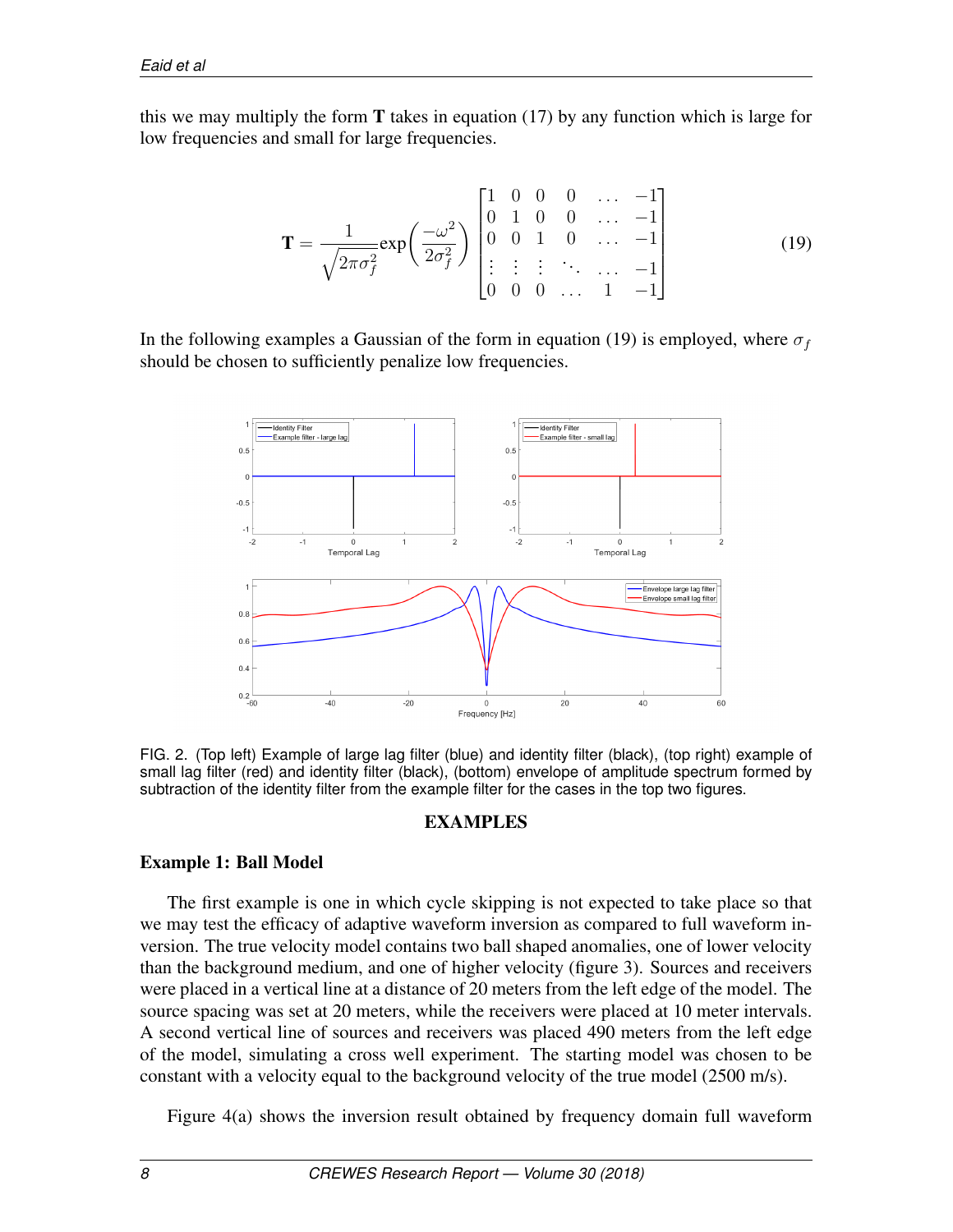inversion, while figure 4(b) shows the result obtained through frequency domain adaptive waveform inversion. The respective differences between the true and inverted models are shown in the bottom row. Both inversions were carried out using a multi-scale (Bunks, 1995) approach with frequencies from 3-20 Hz, using 5 bands, with 10 iterations per band. Although subtle differences exist between the two inversion results, FWI and AWI arrive at a comparable result, showing that AWI is comparable to FWI in this case.



FIG. 3. True velocity model producing data that is not cycle skipped, with acquistion geometry shown, receivers are marked by blue triangles, and sources by red circles.



FIG. 4. Inversion results from model in figure 3. (a) Velocity model inverted by frequency domain FWI, (b) Velocity model inverted by frequency domain AWI,(c) Difference between the velocity model in (a) and the true velocity model, (d) Difference between the velocity model in (d) and the true velocity model.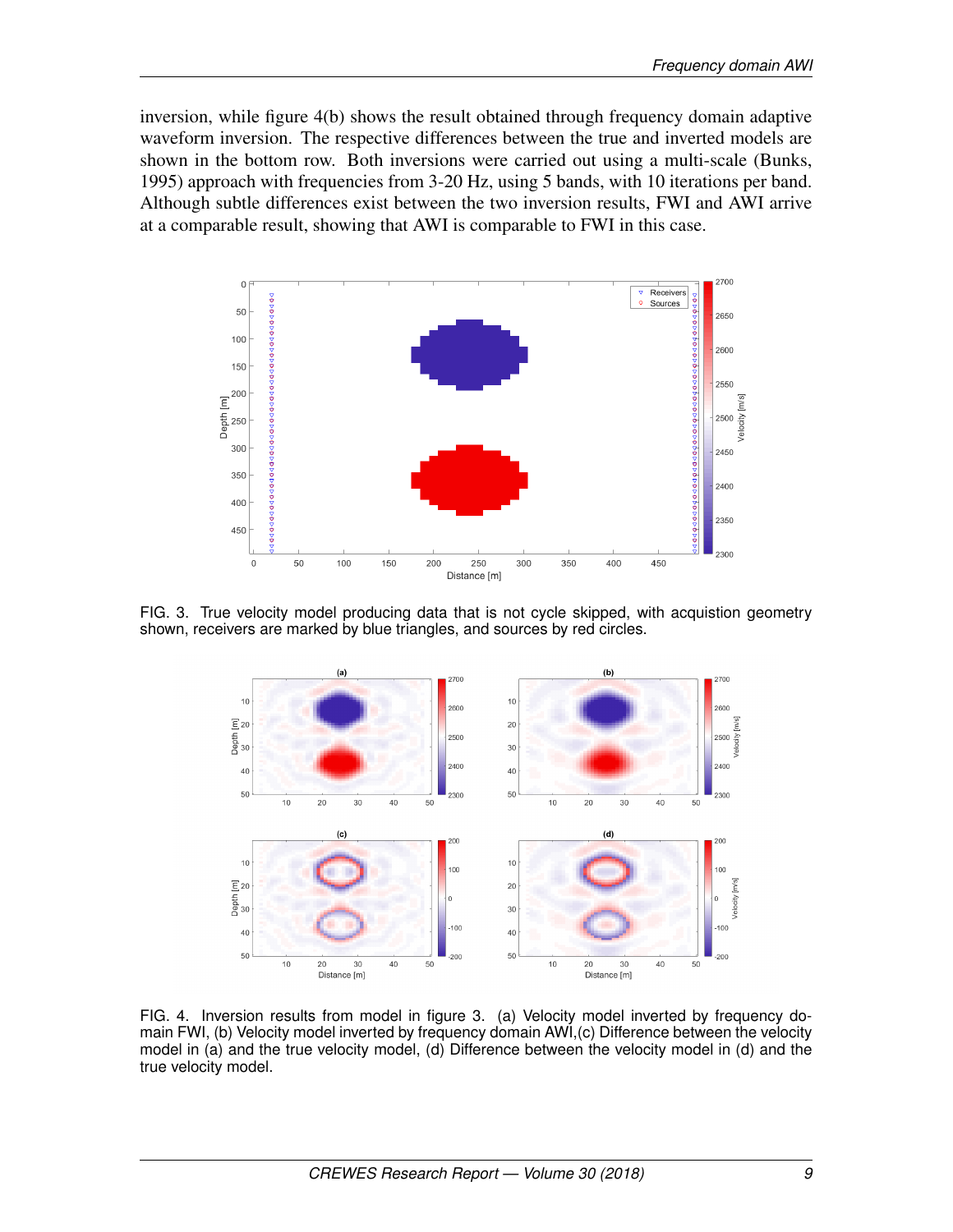## Example 2: Gaussian Anomaly

The next example is one in which cycle skipping occurs, and has damaging effects on the full waveform inversion algorithm. Figure 5 shows the true velocity model which contains a Gaussian anomaly embedded in a constant background velocity of 2000 m/s. Figure 5 also shows the acquisition geometry which contains a vertical line of sources and receivers placed 40 meters from the left edge of the model, and a vertical line of sources and receivers at 2000 meters from the left edge of the model, again simulating a cross well experiment. The source spacing was set at 40 meters, and the receiver spacing at 20 meters.



FIG. 5. True velocity model producing data that is cycle skipped, with acquistion geometry shown, receivers are marked by blue triangles, and sources by red circles.



FIG. 6. Traces from source and receiver at a depth of 1000 meters, for the starting model (red) and true model of figure 5 (blue)

Figure 6 shows traces obtained from the source-receiver pair at 1000 meters depth for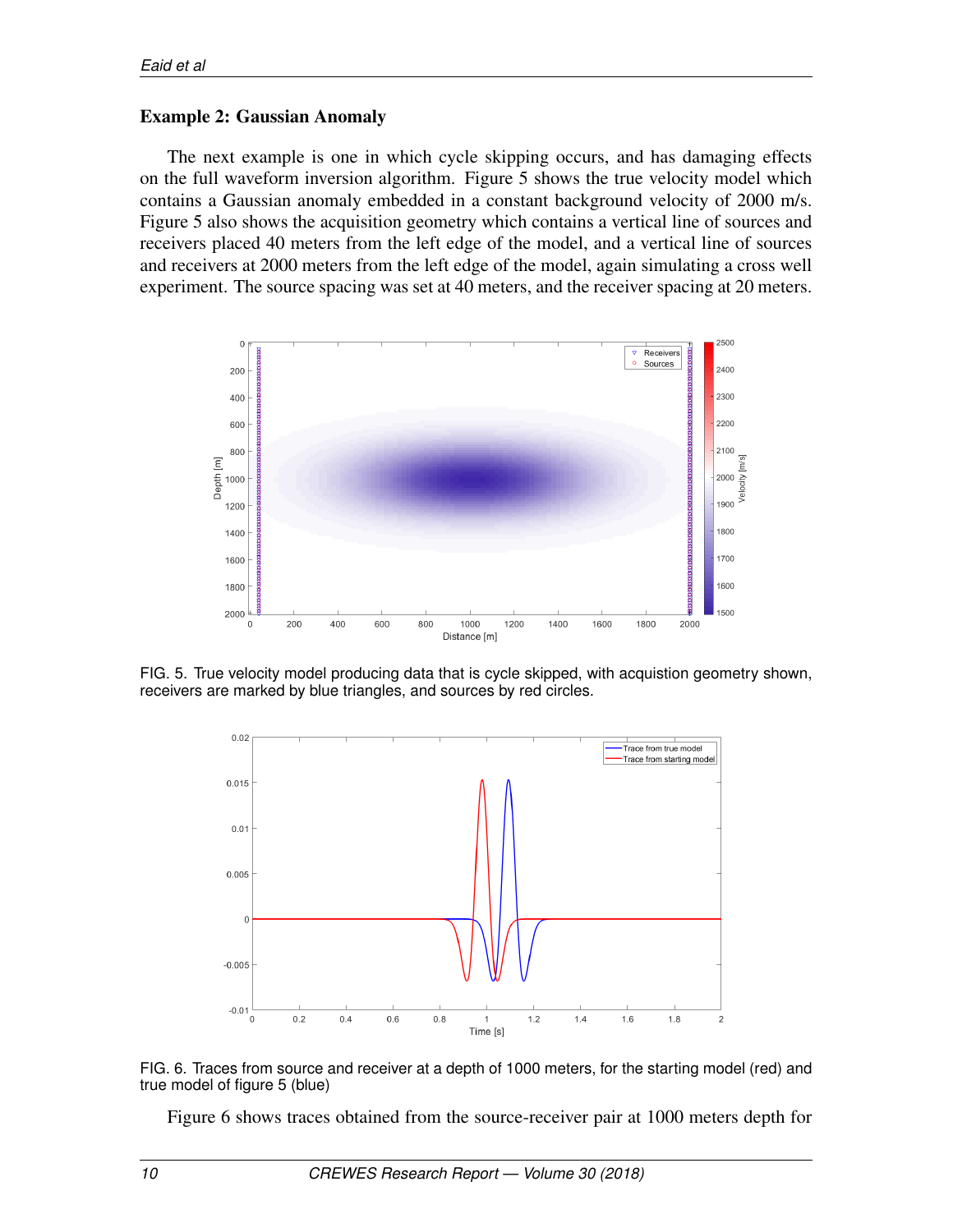the starting model, which is constant (red), and for the true model of figure 5 (blue). This example highlights a clear case of cycle skipped data, a successful inversion algorithm should decrease the starting velocity model so that the peak of the red trace matches the peak of the blue trace. Unfortunately a least-squares FWI formulation will update the velocity model such that the second trough of the red trace matches the first trough of the blue trace, which requires a velocity increase. This represents a dire case where FWI updates the starting model so that it is a worse match to the true model.



FIG. 7. Inversion results from model in figure 5.(a) Velocity model inverted by frequency domain FWI, (b) Velocity model inverted by frequency domain AWI,(c) Difference between the velocity model in (a) and the true velocity model, (d) Difference between the velocity model in (d) and the true velocity model.





Figure 7 shows the velocity model inverted by FWI in (a) and the velocity model inverted by AWI in (b) with the respective differences shown in the bottom row. Figure  $7(a)$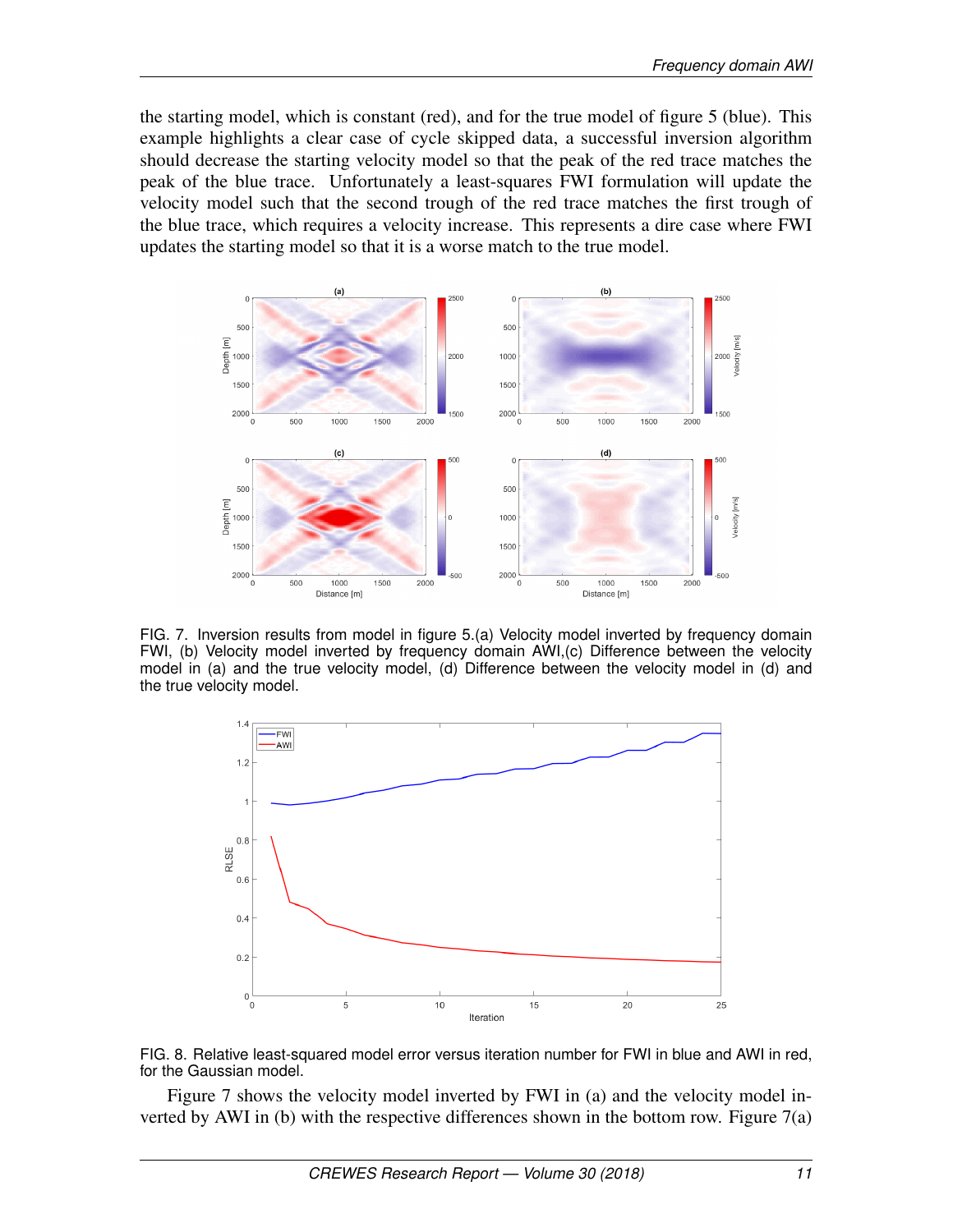shows a clear case of FWI producing a very poor result in the presence of cycle skipped data. FWI has significantly increased the velocity in the center of the model, where it should have been decreased. The difference in figure  $7(c)$  shows poor agreement between the true and inverted models. Conversely the inverted model obtained through AWI (figure 7(b)) is a very good match to the true starting model, which is highlighted by the weak magnitudes contained in the plot of the difference between the true and inverted models (figure 7(d)). Figure 8 shows the relative least-squares error (RLSE)  $\epsilon$ , which is a measure of the proximity of the inverted model to the true model relative to the starting model, for FWI in blue and AWI in red. Where  $\epsilon$  is given by,

$$
\epsilon = \frac{||\mathbf{m}_k - \mathbf{m}_{\text{TRUE}}||^2}{||\mathbf{m}_0 - \mathbf{m}_{\text{TRUE}}||^2}.
$$
\n(20)

If our FWI implementation performs desirably, that is it obtains a good estimate of the subsurface properties, then  $\epsilon$  will be driven to lower values as the iterations progress. Figure 8 emphasizes that the AWI algorithm, shown in red, is performing desirably. However, as the iterations proceed it is evident that FWI shown by the blue line is giving us a worse estimate of the true model than we initially had.

## **CONCLUSIONS**

Cycle skipping is a problem that can hinder our ability to recover accurate subsurface models, arising from the way in which we choose to formulate our objective function. The conventional formulation of FWI in which we try to, in a least-squares sense, minimize the sample-by-sample difference between the observed and predicted data is especially prone to cycle skipped data. For reasons outlined above, the nonlinear nature of seismic inverse problems coupled with oscillatory nature of seismic problems results in LS-FWI formulations getting trapped in local minima or producing poorly inverted models in the presence of cycle skipped data. One way to mitigate the effects of cycle skipping is to extend the model space in some nonphysical parameter, allowing for reformulation of the objective function in such a way that we are matching predicted to observed data without comparing them sample-by-sample. Adaptive waveform inversion achieves this by extending the model space in Wiener filter coefficients, allowing us to formulate the objective so that the ratio between the observed and predicted data is driven to unity.

Adaptive waveform inversion was originally derived in the time domain. Here, we show a reformulation in the frequency domain, which reduces the computational burden associated with convolutions, and allows us to apply one filter to all source-receiver pairs instead of one filter for every source-receiver pair. Additionally, it allows us to employ AWI in the increasingly popular frequency domain representation of waveform inversion. We then discussed strategies for developing the weighting matrix in the frequency domain and discussed its ties to the time domain weighting matrix. The frequency domain formulation of AWI was then tested on two models, a ball model that did not produce cycle skipped data, and a Gaussian anomaly that induced cycle skipping. The first model was used to compare the AWI formulation to the FWI formulation in a case where both methods are expected to perform well. Apart from subtle differences both methods produced compatible results.